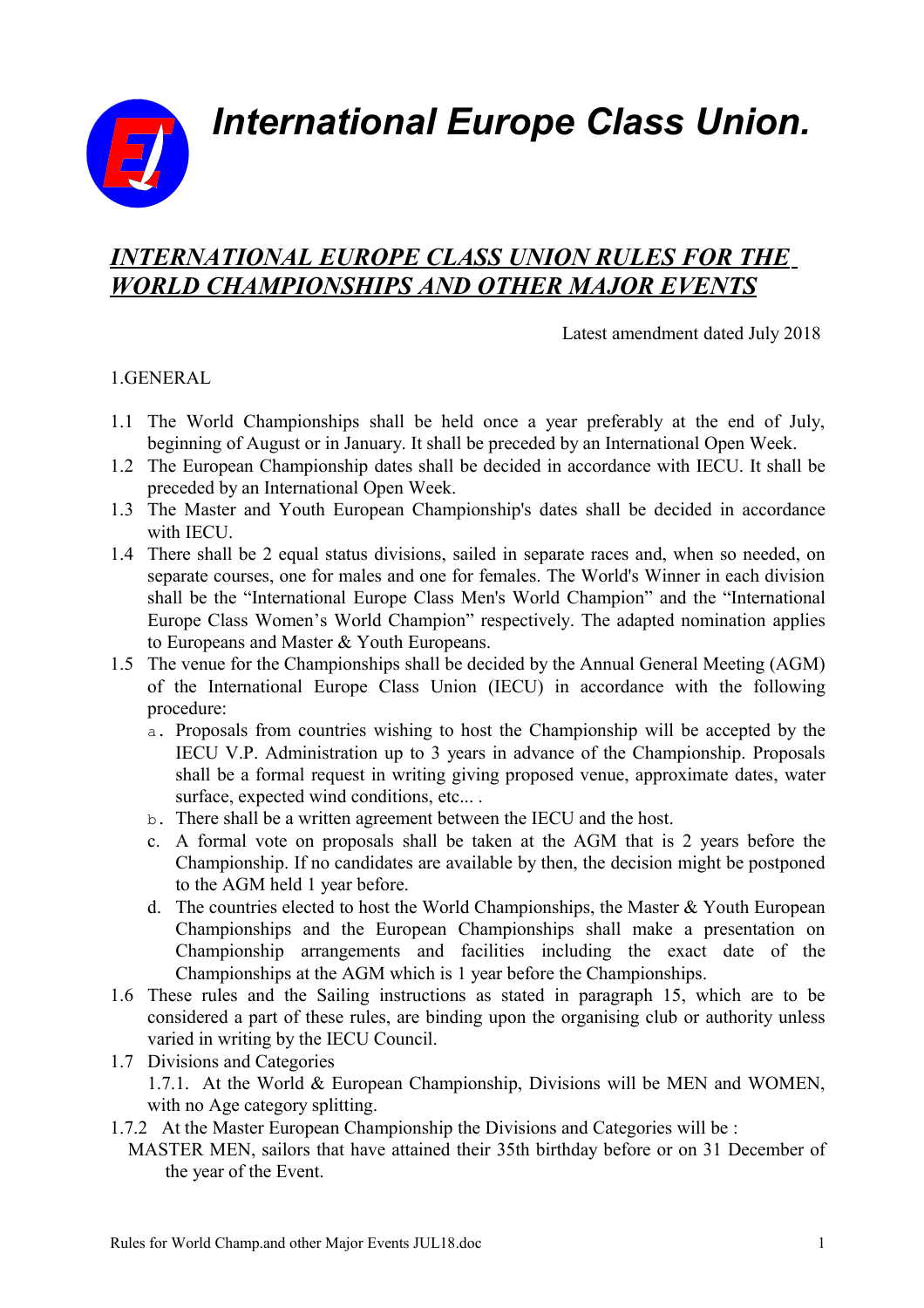- MASTER WOMEN, sailors that have attained their 30th birthday before or on 31 December of the year of the Event.
	- A part of these Overall Categories just mentioned, the following subcategories exist:
	- GRAND MASTER MEN and GRAND MASTER WOMEN, sailors that have attained their 50th birthday before or on 31 December of the year of the Event.
	- SUPER MASTER MEN and SUPER MASTER WOMEN, sailors that have attained their 60th birthday before or on 31 December of the year of the Event.
	- LEGENDS, sailors that have attained their 70th birthday before or on 31 December of the year of the Event.
- 1.7.3. At the Youth European Championship the Divisions and Categories will be :
	- YOUTH MEN and YOUTH WOMEN ("19 or younger"), sailors that have not attained their 20th birthday before or on 31 December of the year of the Event. It includes the following subcategory:
	- JUNIOR MEN and JUNIOR WOMEN ( "17 or younger" ), sailors that have not attained their 18th birthday before or on 31 December of the year of the Event.
	- Therefore, a Junior Sailor is also a Youth sailor as he fulfil both age requirements
	- The Youth European Championship will be an Open Event to non European Sailors, but only European qualified in the overall result can be declared Youth European Champion.
	- Therefore, the first European qualified in the overall result will be declared YOUTH European Champion ( both for men and women Division ) and the first European qualified JUNIOR sailor will be declared Junior European Champion ( both for men and women Division )

#### 2. CONDITIONS OF ENTRY

- 2.1 Entries for World and Regional Championships must be sent or at least approved by the National Class Associations. Only bona fide Nationals of a country shall be nominated.
- 2.2 There is a basic quota of 3 (three) entries per nation for each division in the World and European Championships on condition that the IECU fees for the year of the Championship have been paid before 31st March. The basic quota for the Youth European Championship is 6 (six). The allocation of entries depends on the number of paying members in each national Association as follows:

| For World & European | For Youth European |
|----------------------|--------------------|
| Championships.       | Championship.      |
| quota places         | quota places       |
| 3 entries            | 6 entries          |
| 4 entries            | 7 entries          |
| 5 entries            | 8 entries          |
| 6 entries            | 9 entries          |
| 9 entries            | 12 entries         |
| 15 entries           | 15 entries         |
|                      |                    |

- 2.3 The following, in addition to the national quota, shall be invited to compete, in their appropriate division:
	- a. For the Worlds, the former World Champions, free of entry fee.
	- b. For the Europeans, the former European Champions, free of entry fee.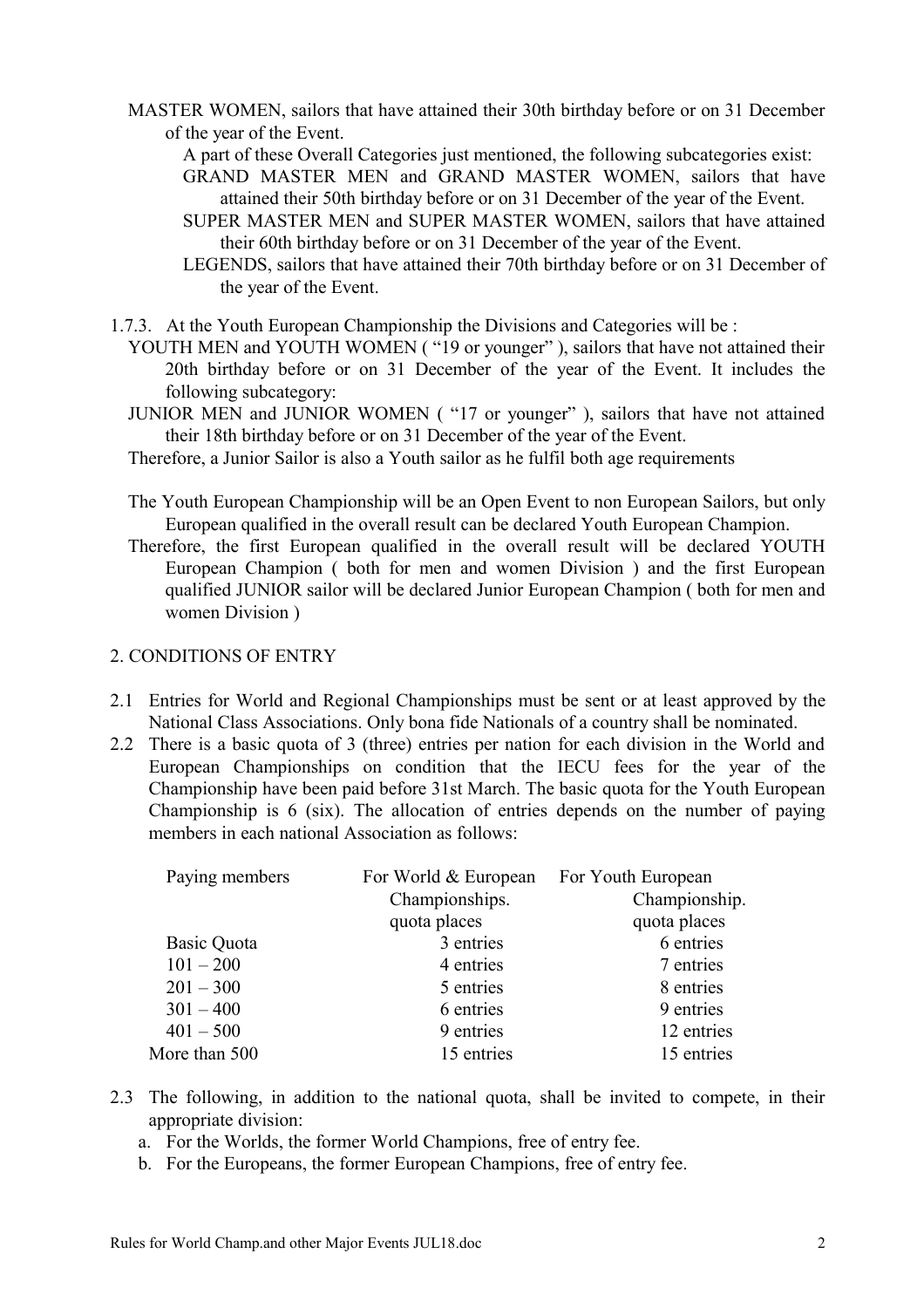- c. For the Youth Europeans, the former Youth European Champions (if still youth sailors) free of entry fee.
- d. The above Wild Cards are personal and cannot be handed over to other sailors.
- e. The 50 % highest raked Open Week competitors ( in each division, men and women ) that are not nominated members of their National Team, but not less than 10 sailors per division. However, every Nation has a limit that is their National Quota. Example, if there are 40 men ( not members of the National Teams ) sailing the Open Week, 20 will qualify for the Worlds or Europeans, but if a Nation has a quota of 4 sailors ( see rule 2.2 ), there can be no more than 4 extra sailors for that Nation from the Open Week. The same example applies for women.
- f. The host nation may nominate not more than 3 additional competitors in each division, above the entitlement of rule 2.2, provided the maximum permitted entry of 15 competitors in each division is not exceeded.
- 2.4 The IECU Council may revise the national quota in such division, taking account of the annual trend in numbers in each division.
- 2.5 The quota of entries for other regional Championships shall be decided by the National Associations of that region.

## 3. SYSTEM FOR WORLD CHAMPIONSHIP

3.1 The recommended time schedule is:

Day 1: registration, opening ceremony Open Week.

Days 2-5: Races and prize giving Open Week.

Days 6-7: Measurement and opening ceremony Championship. Nations Cup.

Days 8-12: Championship races, and prize giving.

One reserve day / lay day is permitted.

Changes are possible if published in the preliminary notice and the program.

- 3.2 If there are less than 90 entries per division, fleet racing is recommended.
- 3.3 If there are 90 or more entries per division group racing is recommended.

3.3.1 The system for group racing should be flexible depending on number of entries, local possibilities on ground and water and following the development of racing systems. The system should be published in the preliminary notice of race and the program. The organiser should present his proposed system to the V.P.Racing together with the Sailing Instructions.

- 3.3.2 Selection of groups. Basis for groups selection will be:
	- for the first racing day the IECU World Ranking List, National Ranking Lists or any other ranking system available at that moment.
	- for the other racing days the preliminary list of results of the previous races.
- 3.4 Races are sailed on either Olympic triangle or Olympic trapezoid courses.
- 3.4 The size of the Gold group on Finals (if applicable) will be the size of the biggest group in the Qualification Series (if any)  $+$  all those tied with the last boat of this system.

3.6 Validity and scoring. The Championship is valid after 3 races. If there are more than 3 races one may be discarded.

4. The IECU will provide and present Championship Gold, Silver and Bronze medals to the first, second and third competitors in each division.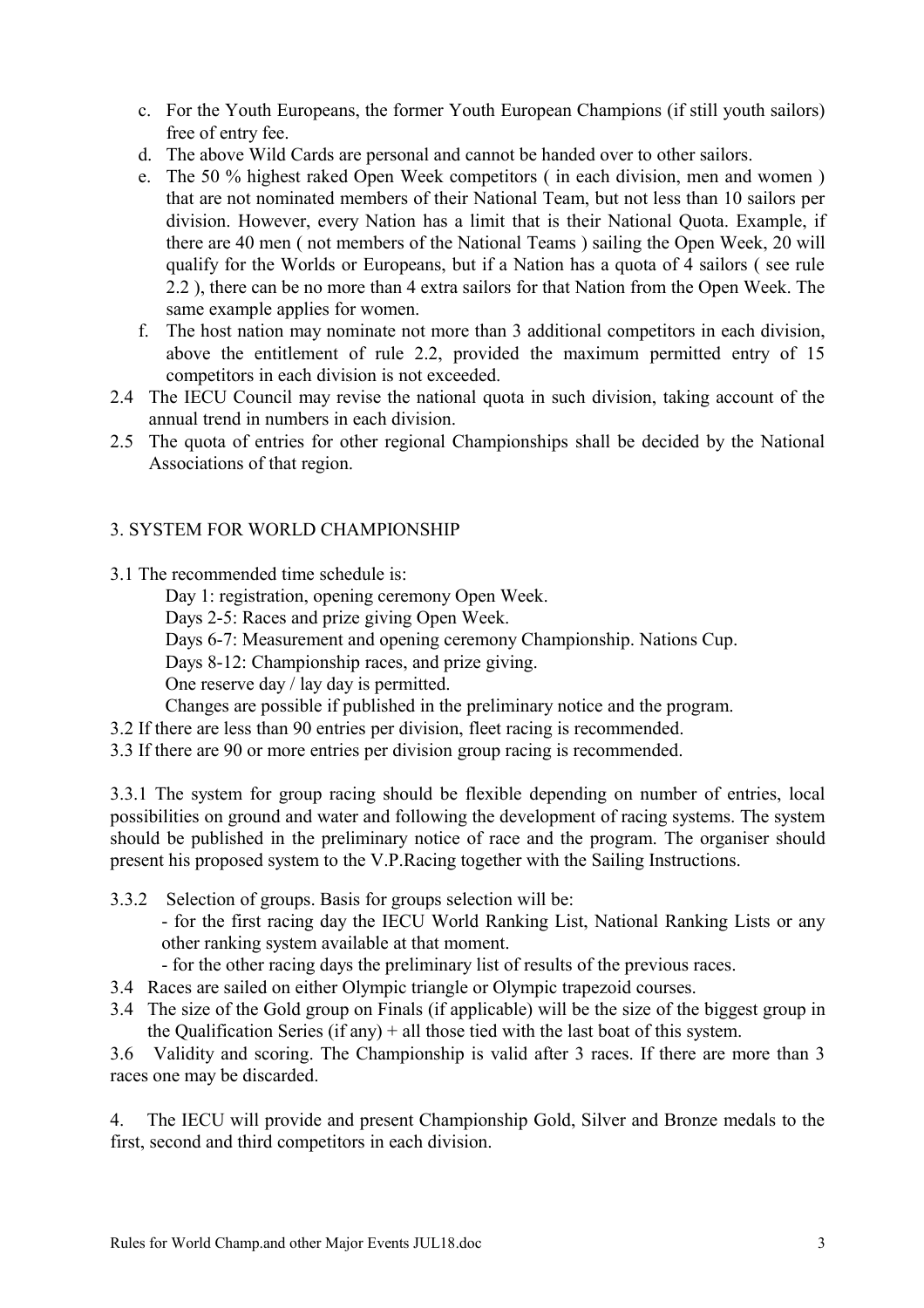5. The organising club shall work in consultation with the Europe Class National Organisation and the IECU.

## 6. PRELIMINARY NOTICE

6.1 The date and place of the Championship shall be published not less than 12 months before the Open Week or before the Championship. The preliminary Notice of Race and entry form shall be sent to each country or published at the Event's Website not less than 6 months in advance.

6.2 The preliminary Notice or Race and program shall be agreed in writing with the IECU Council, through V.P.Racing.

6.3 It shall include details on where to write for accommodation, arrangements for charter boats, special arrangements for transport police regulations for car towing trailers, visa requirements and any other special requirements. A standard Notice of Race is available from **IECU** 

## 7. ENTRY FEE

The entry fee should include the cost for a party for all involved in the championship, and shall be agreed in written with IECU Council.

#### 8. ACCOMMODATION

It is desirable that accommodation and camping facilities for the sailors should be available as close as possible to the club and preferable within walking distance of the boats.

#### 9. IECU MEETINGS.

The IECU Annual General Meeting, IECU Technical Forum and IECU Racing Forum shall be arranged for a suitable time and place during the World Championship. The date shall be agreed with the IECU V.P. Administration. Open Forums and Measurement Seminars may be arranged during the Championships

#### 10. INTERNATIONAL JURY and RACE COMMITTEE.

An International Jury shall be appointed. Nominations for the Jury shall be approved by IECU. The International Jury shall have all the functions as in the corresponding Appendix the ISAF Racing Rules.

The Organiser will involve at least 1 woman in each Committee, i.e. Race Committees, Protest Committees, etc... Women's presence in all aspects of the organisation is warmly recommended by IECU.

#### 11. THE IECU REPRESENTATIVE.

There shall be an IECU representative, nominated by the IECU, appointed to the Race Committee. He/she can on board of any Committee vessel.

#### 12. RACE OFFICE AND NOTICE BOARD.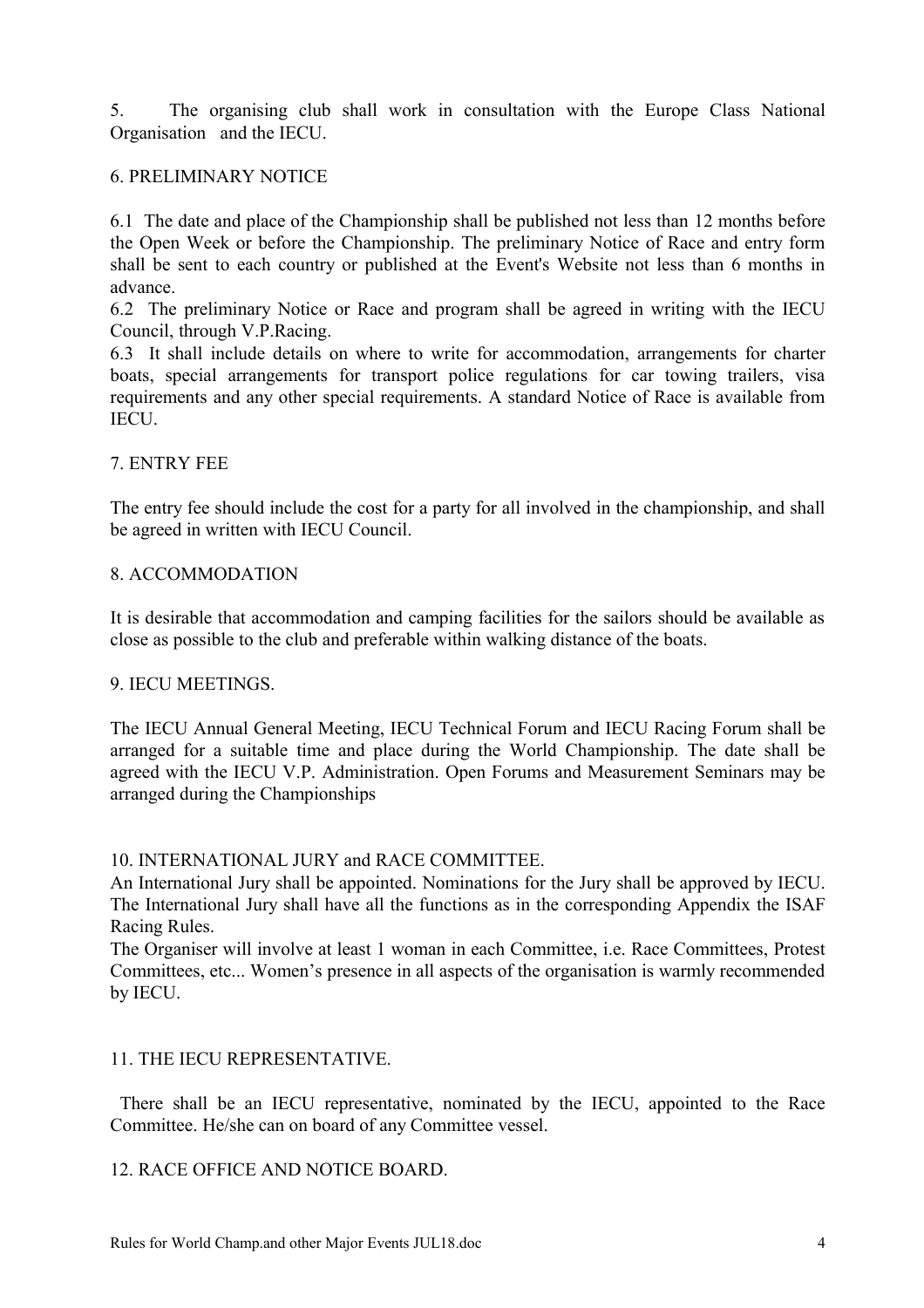There shall be a Race Office with full time service, as detailed in the Appendices, each day from, if possible, 2 hours before the first start to 2 hours after the last finisher. A Championship Notice Board shall be provided outside the office or at such other place as describes in the sailing instructions.

#### 13.RESULTS.

The results shall be published both in paper and on the Championship's website each day and a copy made available for each nation represented showing points to date, even if they are subject to alteration after protests have been decided. A copy of this final results shall be available for each team leader, each national representative, each member of the IECU Council present at the Championship.

## 14. SERVICES.

The location of the nearest boatyard, sail maker and yacht chandler shall be published. Facilities for minor repairs should be available.

## 15. SAILING INSTRUCTIONS

The sailing instructions shall be the IECU Standard Sailing instructions with permitted local variations. They must be written in English. If they are also written in other languages the English text shall prevail. The instructions shall be sent to the IECU for approval at least 9 months before the Championship. A meeting with IECU representatives to discuss the instructions is recommended.

15.1 IECU MEASUREMENT INSTRUCTIONS FOR MAJOR EVENTS will also be included as a part of the Sailing Instructions.

#### 16. OTHER CLASSES

World Championship races shall not be held at the same time and on the same course as races for other classes except it was clearly notified before the formal vote mentioned in 1.5 c.

#### 17. EQUIPMENT

Competitors may have available for use, in any Championship, not more than 1 hull, 1 mast, 1 boom, 1 rudder blade and head, 1 centreboard and 2 sails.

#### 18. CHARTER BOATS

18.1 Charter boats shall be available for competitors from distant countries who request them.

18.2 The boats and equipment shall be of recent construction and shall have a valid measurement certificate.

18.3 The procedure for booking charter boats, and the hire cost, shall be promulgated in the preliminary notice.

#### 19. MEASUREMENT